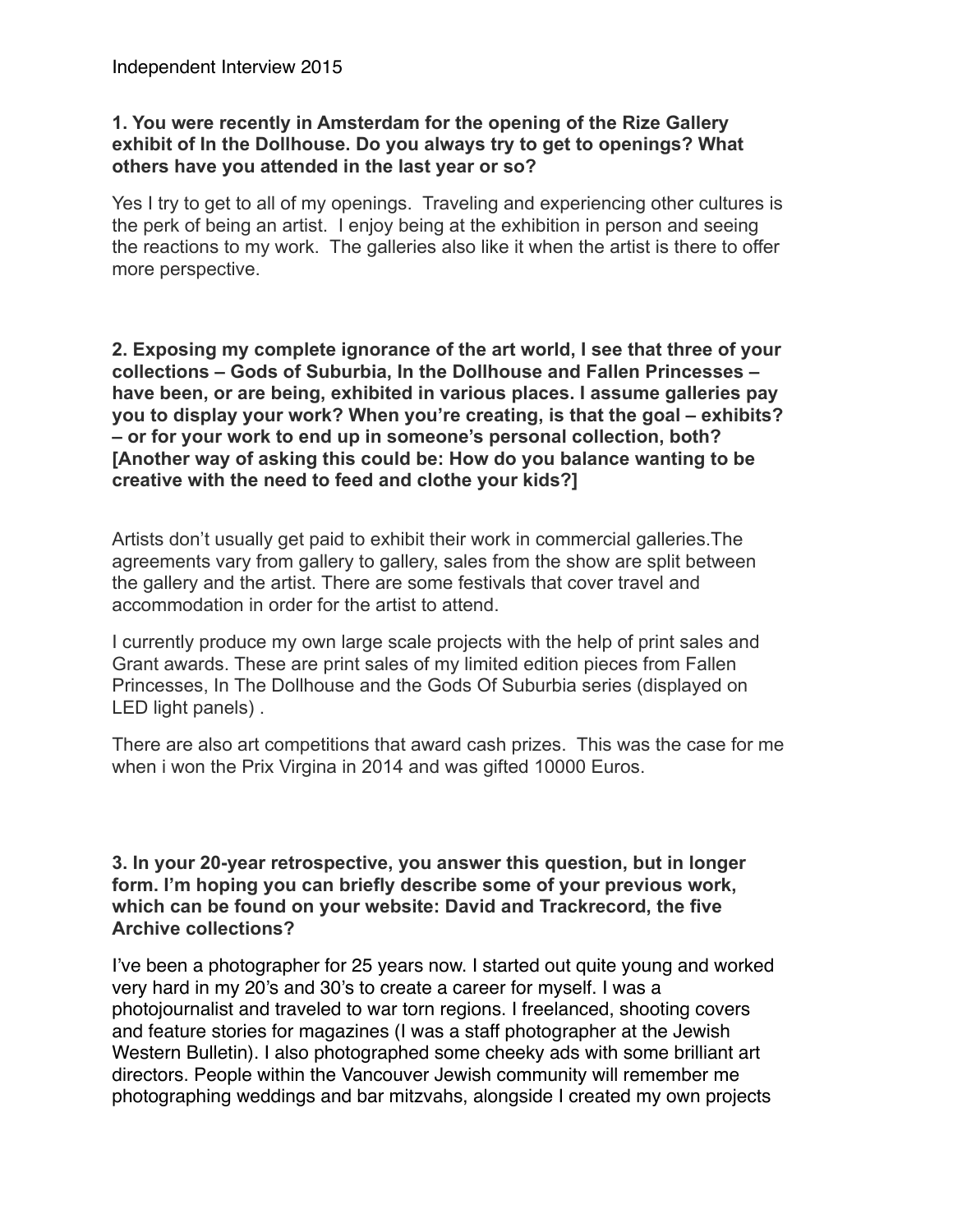usually concentrated on the study of sub cultures within society, I termed the work Photoanthropology. These images where documentary, photojournalistic. In 2009 I released my tableau series Fallen Princesses, which was an internet success and brought recognition to my personal work. I went on to realize more ambitious projects like In The Dollhouse in 2012, and Gods Of Suburbia in 2014. I am now fully concentrated on producing my own large scale conceptual series and have become a full time artist.

Storytelling has always been central in all of my work past and present. Documentary photography allowed me to create and share the stories of Palestinians in Gaza, gamblers at the racetrack, East Indian blueberry farmers in B.C, Dog Show dogs, Bodybuilding State championships and teenagers dirty dancing at a Bar Mitzvah.

**4. It might seem on first view of Gods of Suburbia, In the Dollhouse and Fallen Princesses that you have a cynical view of the world. But Dr. Sarah Partlow Lefevre convincingly argues – in relation to FP, but it applies to GS and ID – that your work, by creating "perspective by incongruity" opens the door to social change, which, to me, implies that you possess an optimism that people are willing and able to change. (And Barry Dumka comments hopefully that perhaps the last panel in ID "is transitional, not final. Dolls … can take a beating and then snap their heads back on and begin the game again.) How would you describe your worldview?** 

Much of my work investigates the myth of perfection and the collective perception influenced by pop culture. Western society today is influenced by Pop Culture, which informs us how to look ,what to like, what to buy. Most people don't even realize the effects of the unconscious collective that drives us to behave in certain ways. Perfection is not stable or sustainable in nature and in life. Also there is an individual perspective about what is 'good' or 'perfect'. This is mainly the reason that I work with Archetypes and Stereotypes to relay my messages and offer some social critique.

By twisting the storylines of beloved characters I am able to provide some insight into the human condition, and expose the many flaws in the nature of humankind.

**5. How would you describe yourself in terms of feminism? I ask in part because, while In the Dollhouse, for example, depicts a reality beyond the commercial ideal of Barbie and her dollhouse, Ken's openness in the relationship about his sexuality seems to result in Barbie's devastation. Why does Barbie stay with Ken to the point of self-destruction? Why doesn't she take her dream car and leave? I also think of this in terms of the Fallen Princess series – acknowledging that the princesses haven't necessarily been taught the life skills needed to deal with illness, raising a family with a loaf-about husband, etc., do they just accept their "unhappily**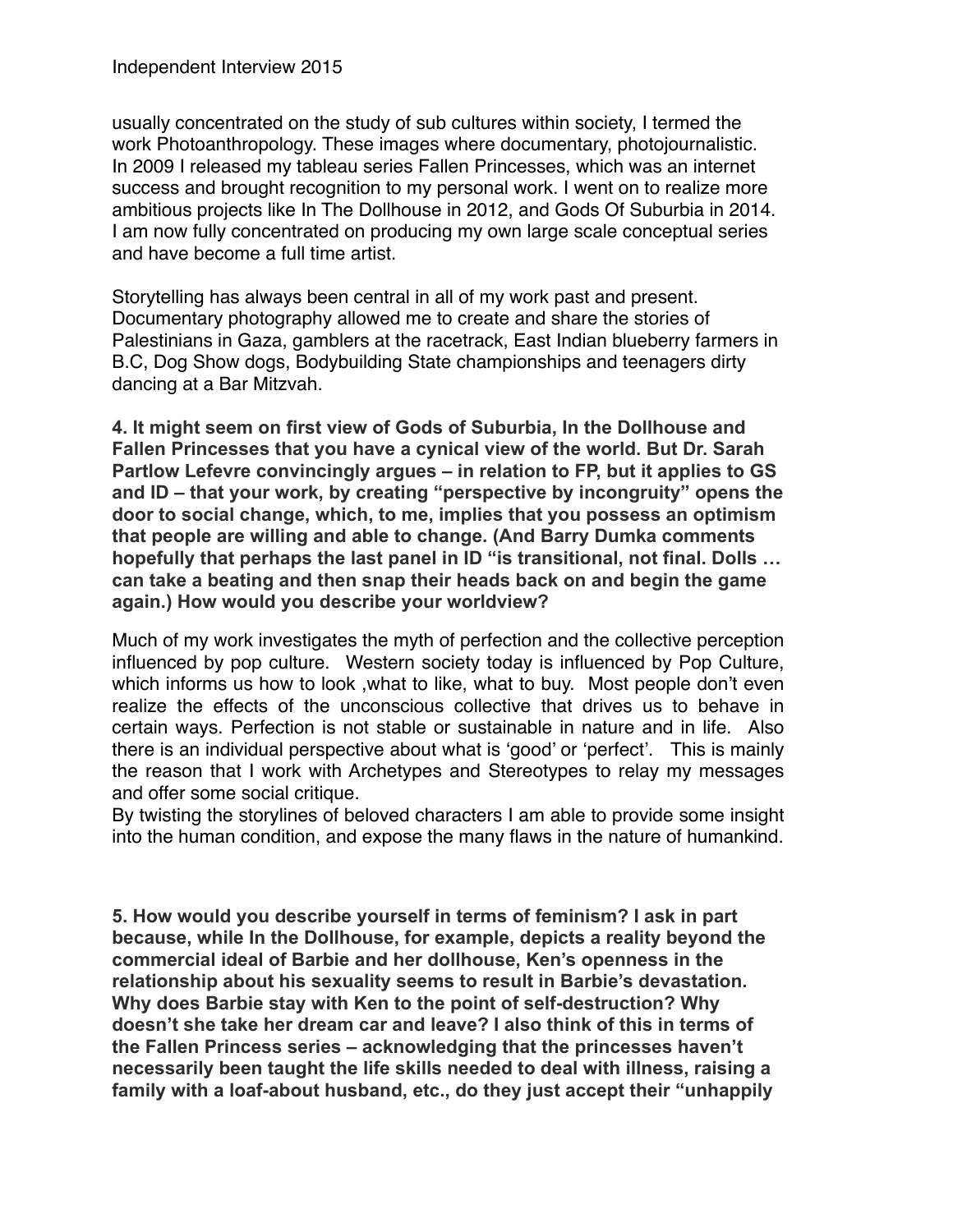### **ever after" or do they rail against it, do you think? Are they victims or survivors, both or neither?**

Throughout history the focus in storytelling has been on Men and their outlook of this world. Women's desires and interests have mostly been marginalized. I feel lucky to live in a free Western society where Women's roles are now more prominent. As a woman experiencing this transformation I take full advantage by creating art that fully expresses my thoughts and opinions. I create art with fictional characters that has elements of real life. What you see within work is a moment in time (within the fictional life or these fictional characters). As Barry Dumka pointed out in his essay, yes Barbie has lost her head, but she is Barbie and that head can pop right back on. Unfortunately humans don't have that luxury. In my tableau the Princesses are thrust into everyday life within realistic environments. They too have to figure out how to function and thrive within a complex world.

### **6. How old are your daughters now? What types of dinner conversations are you having these days? Any leading to a new series?**

Jordan is 10 and Zoe is 6yrs. Our dinner conversations are quite 'normal'. We talk about school, homework, play dates and the weekend.

However I am always interested in how they see the world around them. Today they are absorbing everything and with such intensity. They notice when we (their parents) are worried about the situation in the Middle East. They ask questions and we are open and honest with them. We believe that information is power!

### **7. What is it about the style of pop surrealism that attracts you, and is it a style that you will continue to explore?**

My lean towards Pop Surrealism has altered my visual language, which is defined by intense color, narratives, use of symbolism, dark humor and subversive messaging. My work analyzes the human condition; interpreting new and clichéd notions of beauty, gender, sex and religion through the lens of pop culture.

### **8. Humor plays a significant role in your work. Why is it good, or important, to maintain a sense of humor**?

I try to keep everything in perspective. Lets face it life can get overwhelming and too serious. I use humour to cope with all that the world throws at me. Also to create conversation about modern society´and how we perceive it. I utilize Satire which is intelligent ridicule, and Irony because it creates a situation that differs radically from what is actually the case.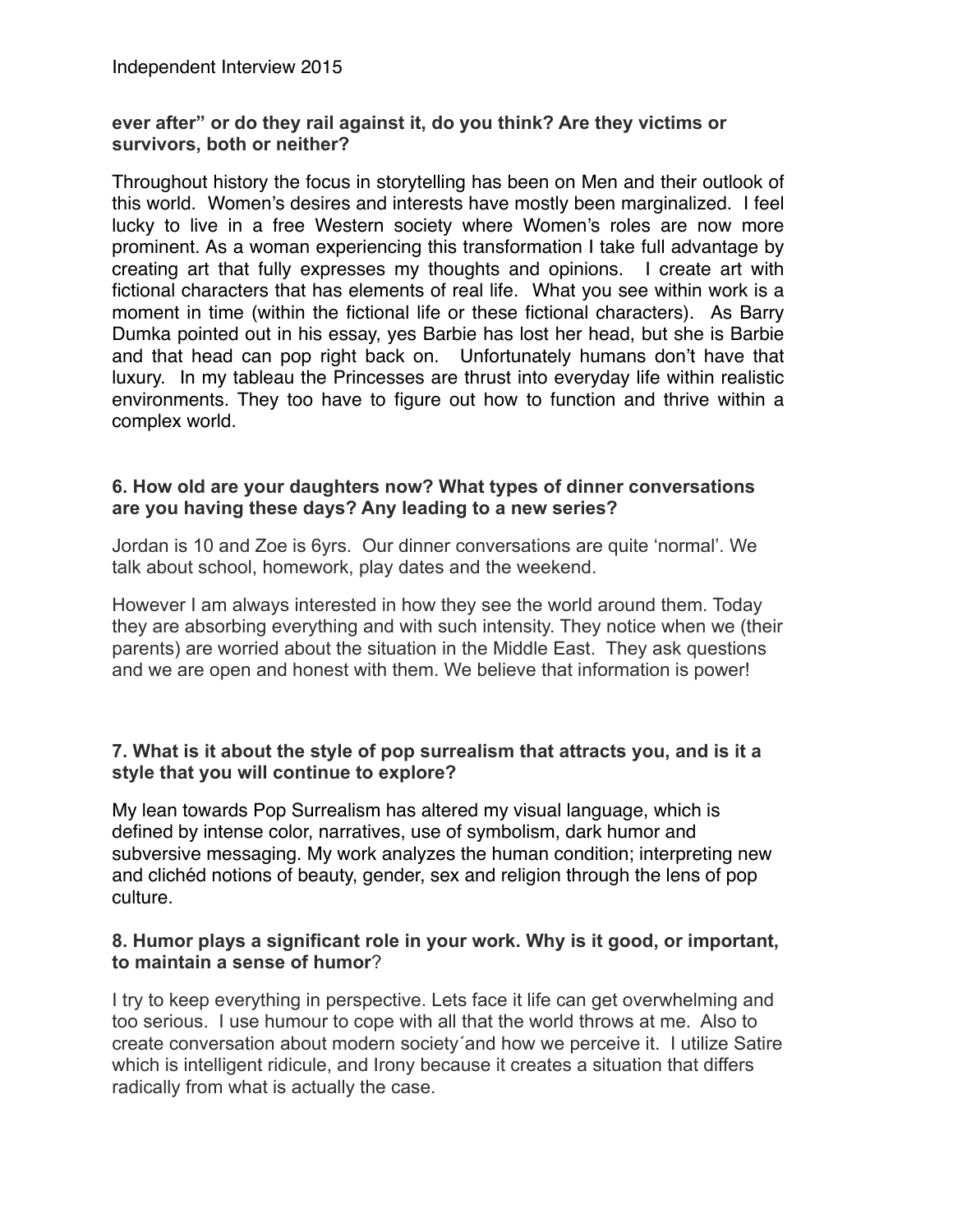**9. In the Times of Israel, in response to a question about whether there was one image in Gods of Suburbia that moved you most, you spoke about the Ganesha piece. As an immigrant to Canada from Israel, you said you felt you "never fully belonged to either" group, and "I have placed Ganesha, the Hindu god and the remover of obstacles, on that bench to illustrate my personal experience." Have you found your place? Are you seeking answers (or a sense of place) through your work as well as proposing questions?**

The Ganesha piece was inspired by personal memories. My family moved from Israel to Canada in 1976. At that time Vancouver was a small town and it had not yet experienced the mass Asian population that you see today. My first few years here were very difficult and as a young child it was hard to comprehend. Learning a new language whilst dealing with school yard bullies. Even in high school, and after many years of integration I felt different somehow. Most of my family remained in Israel so we would visit every couple of years for the whole summer, there I got recharged with Chutzpah and the realities of war. So I became an Israeli / Canadian Hybrid. Israeli in many ways and not the typical Canadian. However these days I know that I´m fully Canadianized because I listen to the CBC radio all day!

Ganesha is naturally odd as he has an elephant head and a boys body. He is different because of his appearance (I didn´t have that problem) but also because of his unique culture. He is judged for how he dresses, what he eats and even what he believes in. He faces the same cruelty that I encountered in elementary school.

## **10. Is the public able to visit Gods of Suburbia at the Diamond Gallery? Will there be another opportunity in the nearish future for Vancouverites to see your work on exhibit?**

Yes my the Diamond foundation has generously donated the whole Gods Of Suburbia show to appear at the Capture Festival . The exhibition will take place at a new gallery on East 6th avenue in Vancouver called SOMA.

April 2016 - more info to come

# **11. If there is anything else you'd like to add, please do.**

You may want to mention the In The Dollhouse exhibition in Amsterdam.

Gods Of Suburbia in Montreal February 2016

http://www.artsouterrain.com/